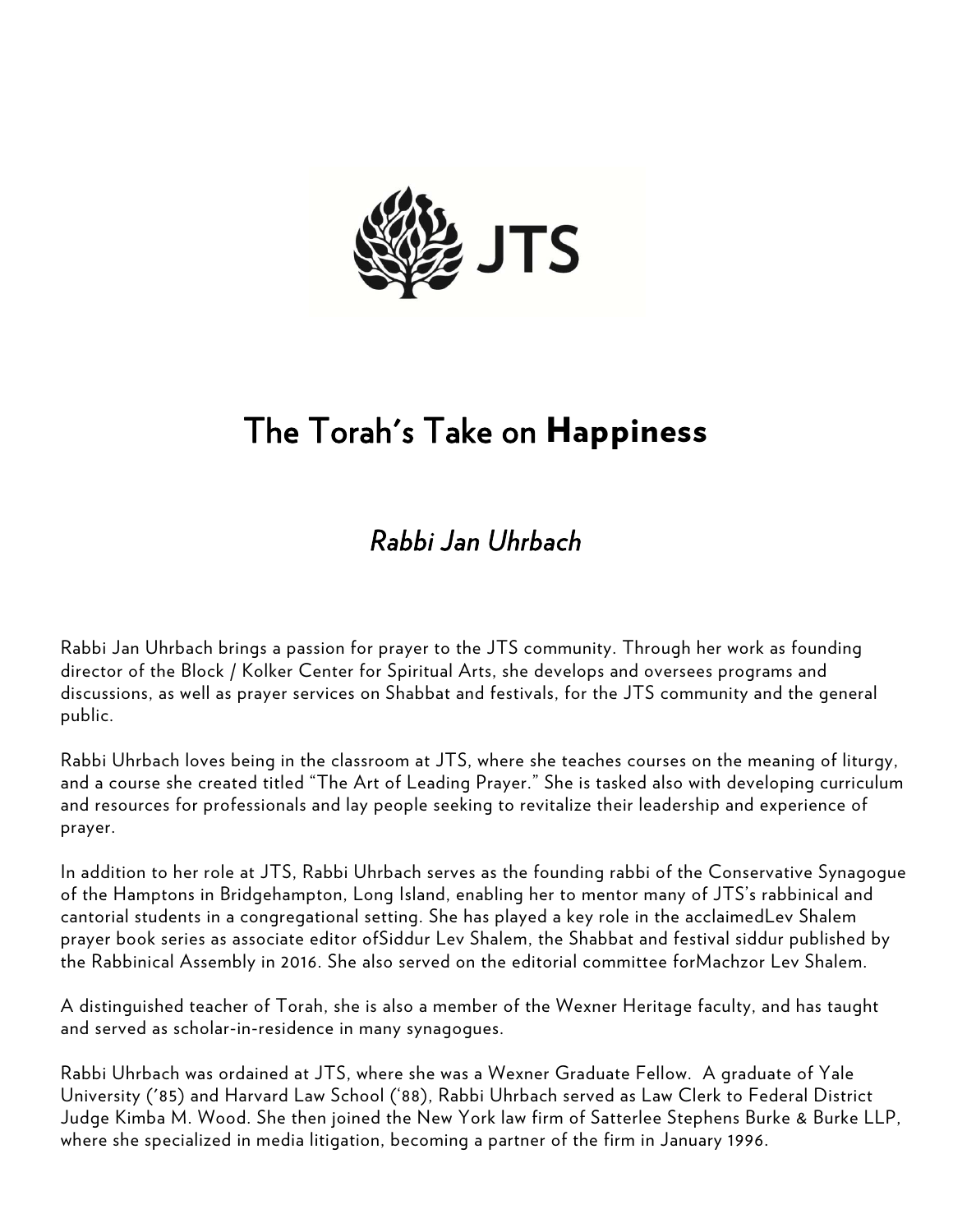ַ וַתֵּלֶד זְלַפֶּה שִׁפְחֵת לָאֲה בֵּן שֶׁנְיָ לִיַעֲקָב: וַתִּאמֶר לֵאֵה **בְּאֲשְׁרֶי כִּי אִשְּׁרוּנִי** בַּנוֹת וַתִּקְרֵאאֶת־שְׁמָוֹ **אֲשֵׁר**: When Leah's maid Zilpah bore Jacob a second son, Leah declared, "What fortune!" meaning, "Women will deem me fortunate." So she named him Asher.

### 2. Num. 27:1-11

וַתִּקְרַבְנָה בְּנְוֹת צְלָפְחָד בֶּן־תֵפֶר בֶּן־גִּלְעָד בֶּן־מָכִיר בֶּן־מְנַשֶּׁה לְמִשְׁפְּחִת מְנַשֶּׁה בֶן־יוֹסֵף וְאֵכֶּה שְׁמְוֹת בְּנֹתָׁיו מַחְלָה נֹעָה וחגלה ומלכה ותרצה: ותעמדנה לפני משה ולפני אלעזר הכהן ולפני הנשיאם וכל־העדה פתח אהל־מועד לאמר: אַבְינוֹ מֶת בַּמְדְבַּר וְהוּא לא־הַיַּה בְּתוֹךְ הַעֲדָה הַנּוֹעָדֵים עַל־יִהְוַהְ בַּעֲדַת־קְרַח כֵּי־בְחֵטְאוֹ מֶת וּבָנִים לא־הַיִי לוּ לַמֲה יְגַּרֵע שֶׁם־אֲבִינוּ מִתְּוֹדְ מִשְׁפַּחְתוֹ כֵּי אֵין לוֹ בֵּן תִּנַה־לֵנוּ אֲחָזָּה בְּתְוֹדְ אֲחֵי אֲבִינוּ וַיַּקְרֵב מֹשֶׁה אֶת־מְשִׁפַּטֶן לִפְגֵי יִהְוֵהּ וַיְאמֵר יִהְוָהְ אֱל־מֹשֵׁה לַאמֹר:

ּ**ְכָּן בְּנִוֹת צְלַפְחָד דֹּבְרֹת** נַתֹּן תִּתֵּן לַהֵם אֲחָזֵת נַחֲלֵה בְּתִוֹךְ אֲחֵי אֲבִיהֵם וְהַעֲבָרְתֵ אֶת־נַחֲלֶת אֲבִיהֶן לַהֵן: וְאֵל־בְּנֵי יִשְׂרָאֱל תִּדָּבֵּר לֵאמֹר אֵישׁ כֵּי־יַמֹוּת וּבֵן אֵין לו וְהַעֲבַרְתֵּם אֶת־יַחֲלָתו לִבְתָּוּ וְאִם־אֵין לו בַּת וּנְתַתֵּם אֶת־נַחֲלַתוֹ לְאֶחָיוּ: וְאִם־אֵין לו אַחִים וּנְתַתֵּם אֶת־נַחֲלַתוֹ לְאֶחֵי אֲבִיוּ וְאִם־אֵין אֲחִים לְאֲבִיוֹ וּנְתַתֵּם אֶת־נַחֲלַתוֹ לִשְׁאֵרוֹ ּהקרֹב אליו ממשפּחתּוֹ וירשׁ אֹתהּ והֹיתֿה לבני ישׂראל ׁלחקת משׁפּט כּאשר צוּה יהוה את־משה:

The daughters of Tzelophehad, of Manassite family - son of Hefer son of Gilad son of Mahir son of Manasseh son of Joseph -- came forward. The names of the daughters were Mahlah. No'ah. Hoglah. Milcah and Tirzah. They stood before Moses, Eleazar the priest, the chieftans, and the whole assembly, at the entrance of the Tent of Meeting, and they said, "Our father died in the wilderness. He was not one of the faction, Korah's faction, which banded together against Adonai, but died for his own sin; and he has left no sons. Let not our father's name be lost to his clan just because he had no son! Give us a holding among our father's kinsmen!" Moses brought their case before Adonai.

And Adonai said to Moses, "The plea of Tzelophehad's daughters is just: you should give them a hereditary holding among their father's kinsmen; transfer their father's share to them.

"Further, speak to the Israelite people as follows: 'If a man dies without leaving a son, you shall transfer his property to his daughter. If he has no daughter, you shall assign his property...." This shall be the law of procedure for the Israelites, in accordance with Adonai's command to Moses."

#### 3. Rashi on Num. 27:7<sup>2</sup>

כן בנות צלפחד דברת - כתרגומו יאות כך כתובה פרשה זו לפני במרום מגיד שראתה עינן מה שלא ראתה עינו של ּמשה

כן בנות צלפחד דברת - יפה תבעו. **אשרי** אדם שהקב"ה מודה לדבריו:

"The daughters of Tzelophehad speak properly (ken)." As the Targum renders, "properly." That is, "Thus is this passage written before Me on High." This tells us that their eye saw that which Moses' eye did not see. "The daughters of Tzelophehad speak properly (ken)." They claimed correctly. Fortunate (ashrei) is the person whose words the Holy Blessed One confirms.

#### 4. Rashi on Num. 27:5

ד"א ראויה היתה פרשה זו להכתב על ידי משה אלא שזכו בנות צלפחד ונכתבה על ידן: Alternatively, it was fitting that this passage be written through Moses, but the daughters of Tzelophehad were meritorious, and it was written through them.

#### 5. Gittin 43a

אין אדם עומד על דברי תורה אלא אם כן נכשל בהן One never stands firmly on the words of Torah unless one has stumbled over them.

ויאמר ה' אל משה כן בנות צלפחד דוברות. יפה תבעו בנות צלפחד שכך כתוב' פרש' לפני במרום אשרי אדם שהמקום מודה לדבריו.

<sup>1.</sup> Translations of Torah and Psalms from JPS Tanakh.

<sup>2.</sup> See also Sifrei 134 (Pinhas, Piska 3)